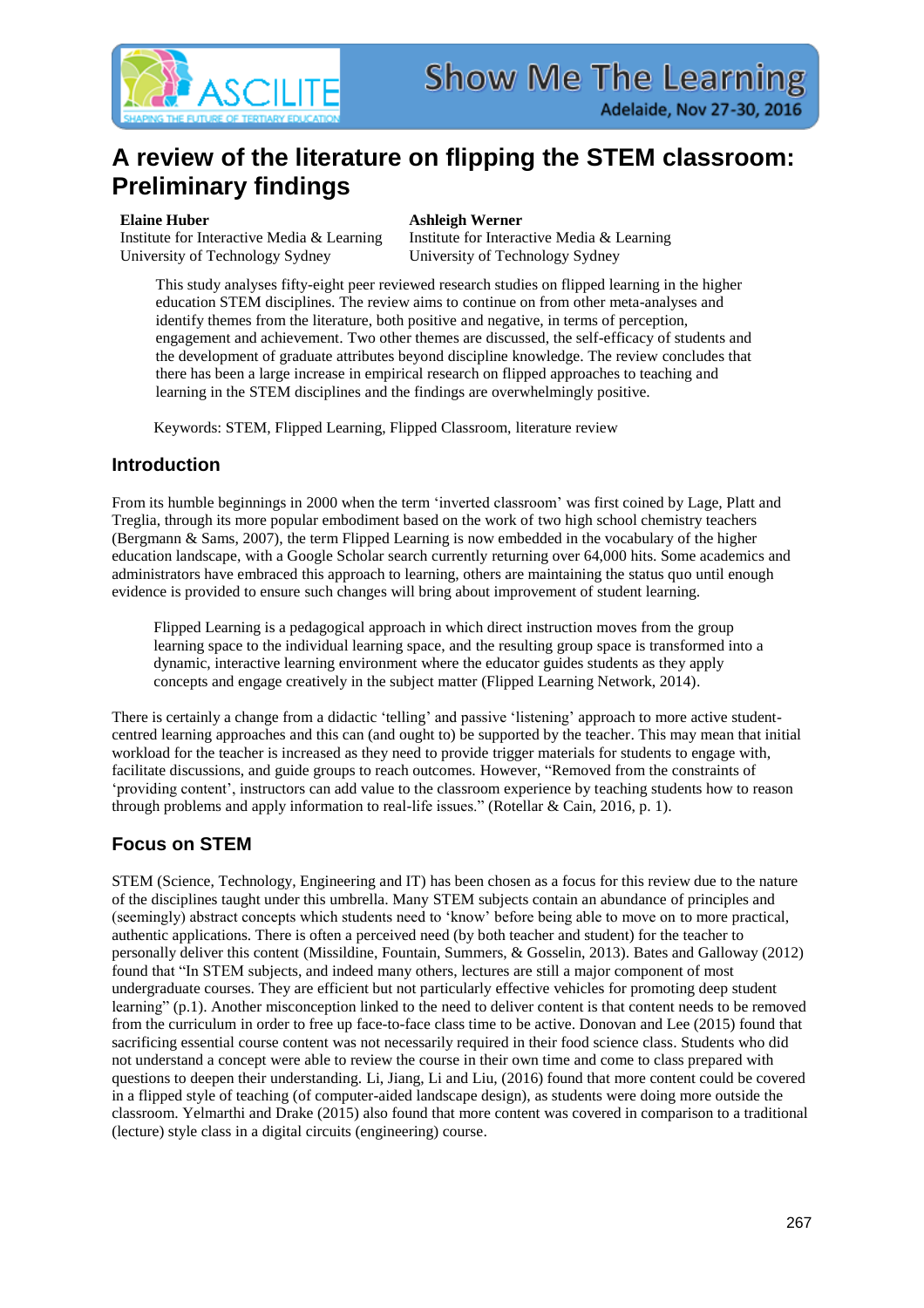# **Current literature reviews**

A number of reviews of the flipped learning (FL) and flipped classroom (FC) literature have recently been published, see for example Rotellar and Cain (2016); Seery (2015); O'Flaherty and Phillips (2015); Bishop and Verleger (2013) and Hamden, McKnight, McKnight & Arfstrom (2013). One of the first meta-studies was conducted by Bishop and Verleger (2013) who carried out a systematic survey of the literature published up to 2012. At that time the authors concluded that most research was reporting only student perceptions. Twenty-two studies were included in their review. The more current literature reviews have gone beyond perceptions to measure learning outcomes. Twenty-eight relevant papers were reviewed by O'Flaherty and Philips (2015). They concluded that little robust evidence for improved outcomes were reported. Also that there was a lack of capacity within academic staff to design good learning experiences possibly due to a lack of pedagogical understanding. Also that there are few if any conceptual frameworks being utilised in the design of the FC. This review investigates whether there is now changed evidence of improved outcomes. The review of the Chemistry FC literature conducted by Seery (2015) follows on from that of O'Flaherty and Philips by stating one of its purposes was to further investigate the issue of academics needing more guidance in designing better FC experiences. Seery (2015) also found an over reliance on content delivery through recorded lectures offered as pre-work. Table 1 outlines why this study is needed, ties the aims to other studies on this topic and details the two research questions underpinning the review of the flipped classroom literature.

|  |  | Table 1: Aims and research questions of this study |  |
|--|--|----------------------------------------------------|--|
|  |  |                                                    |  |

| Aim                                                              | <b>Rationale</b>                    | <b>Research Question</b> |  |
|------------------------------------------------------------------|-------------------------------------|--------------------------|--|
| 1. whether there is                                              | Other meta-analyses of the          | To what extent are       |  |
| significant evidence of the                                      | literature have attempted to report | student learning         |  |
| success of flipped learning                                      | on flipped learning across all      | outcomes improved,       |  |
| reported specifically in the                                     | disciplines or single disciplines.  | through use of a         |  |
| <b>STEM</b> literature. Success is                               | Previous reviews report limited     | flipped learning         |  |
| measured in terms of                                             | evidence of improved learning       | approach?                |  |
| evidence of improved                                             | outcomes.                           |                          |  |
| learning outcomes.                                               |                                     |                          |  |
| 2. whether there are any                                         | Seery's (2015) review of flipped    | How are the findings in  |  |
| findings relevant to flipped                                     | chemistry literature found an over  | the flipped STEM         |  |
| research in STEM that differ                                     | reliance on content delivery        | literature similar or    |  |
| from more generalist                                             | through recorded lectures offered   | different to previous    |  |
| reviews.                                                         | as pre-work.                        | reported findings?       |  |
| 3. Whether there are gaps or findings in the literature that can |                                     |                          |  |
| direct future research on flipped learning.                      |                                     |                          |  |

# **Method**

This review of the flipped literature has been guided by some of the recent meta-studies, particularly that of O'Flaherty and Philips (2015) who conducted a thorough scoping review of articles published up to October 2014. In that review, a number of inclusion and exclusion criteria were identified. This review uses similar criteria, including: time period (2012 – 2016), language (English), type of research (original article in a peer reviewed publication), study focus (students in a higher education setting studying a STEM discipline, both undergraduate and postgraduate), and literature focus (the overall theme relates to the flipped classroom approach).

In addition, for each selected article meeting the above criteria, the following was also noted: the criteria used to judge success (or not), the technologies used (if any), the country of study (Figure 1), the STEM discipline (Figure 1), the theoretical underpinning, framework or approach used in the design of the flipped classroom, and the class size. The majority of studies were conducted in subjects with smaller class sizes, less than 150 students  $(n=52)$ .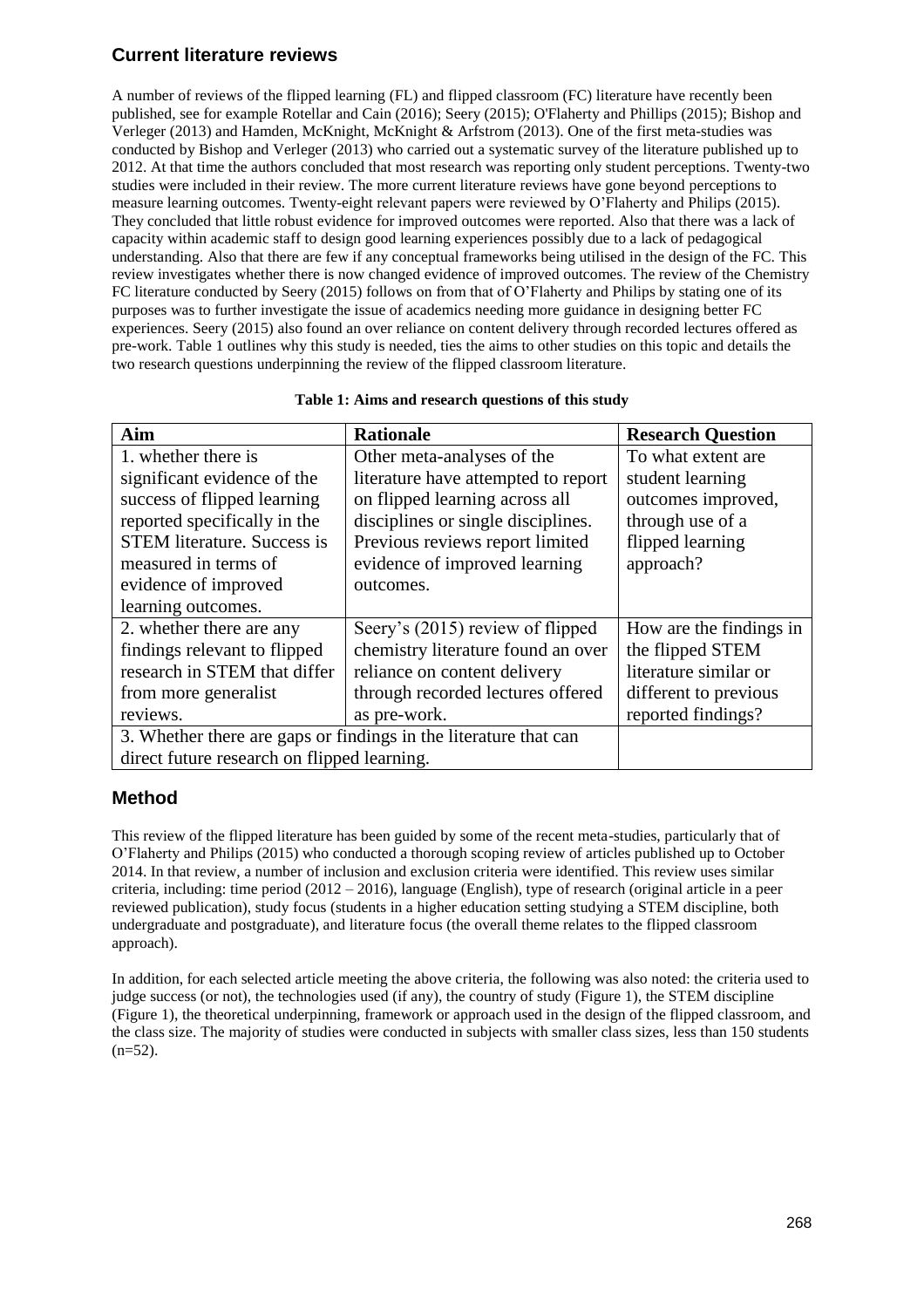

**Figure 1: Distribution of studies in this review by country and by STEM discipline**

Nine databases were searched in July 2016 using the criteria (flip\* OR invert\*) AND "higher education". The term STEM was not used as many papers did not identify to this keyword. The results were manually checked for STEM relevance and included if the discipline area was within STEM. The list is shown in Table 2 and includes information where a search may have been narrowed due to too many hits. Only full papers that were peer reviewed were deemed relevant to this study. As each relevant paper was found, it was logged in a spreadsheet with the associated criteria (as mentioned above). When papers were found that had already been listed these were not 'counted' as a relevant find. Hence the later database searches often returned nil results as all papers had already been logged. Table 2 outlines the databases in order of searching, search results and number of relevant articles recorded.

| <b>Database Searched</b>       | <b>Search narrowed</b>   | <b>Hits</b> | <b>Relevant</b> |  |
|--------------------------------|--------------------------|-------------|-----------------|--|
|                                |                          | returned    | articles        |  |
| $A+$ Education                 |                          | 12          | 2               |  |
| ProQuest                       |                          | 38          | 9               |  |
| <b>ERIC</b>                    |                          | 63          | 5               |  |
| <b>British Education Index</b> |                          | 62          | $\theta$        |  |
| Web of Science                 | 'flipped' in title field | 120         | 27              |  |
|                                | only                     |             |                 |  |
| <b>Education Research</b>      |                          | 215         | 3               |  |
| Complete                       |                          |             |                 |  |
| Wiley                          |                          | 116         |                 |  |
| <b>Academic Research</b>       |                          | 50          | $\overline{0}$  |  |
| Complete                       |                          |             |                 |  |
| Google Scholar                 | Included STEM but        | 100         | 11              |  |
|                                | only chose top 100       |             |                 |  |
|                                | results                  |             |                 |  |

**Table 2: Databases searched and relevant studies identified for this review**

A total of 58 articles were deemed relevant for this review, from the 776 articles found in the initial searches. The final item of note is the distribution of methods used for measurement, across the studies. Earlier reviews of the literature had noted few empirical studies had been used to measure outcomes (Bishop & Verleger, 2012 and later, O'Flaherty & Philips, 2015). This review found 15 studies used qualitative methods, eight studies used quantitative methods and 35 studies used mixed methods in their investigations and comparisons of flipped and traditional approaches.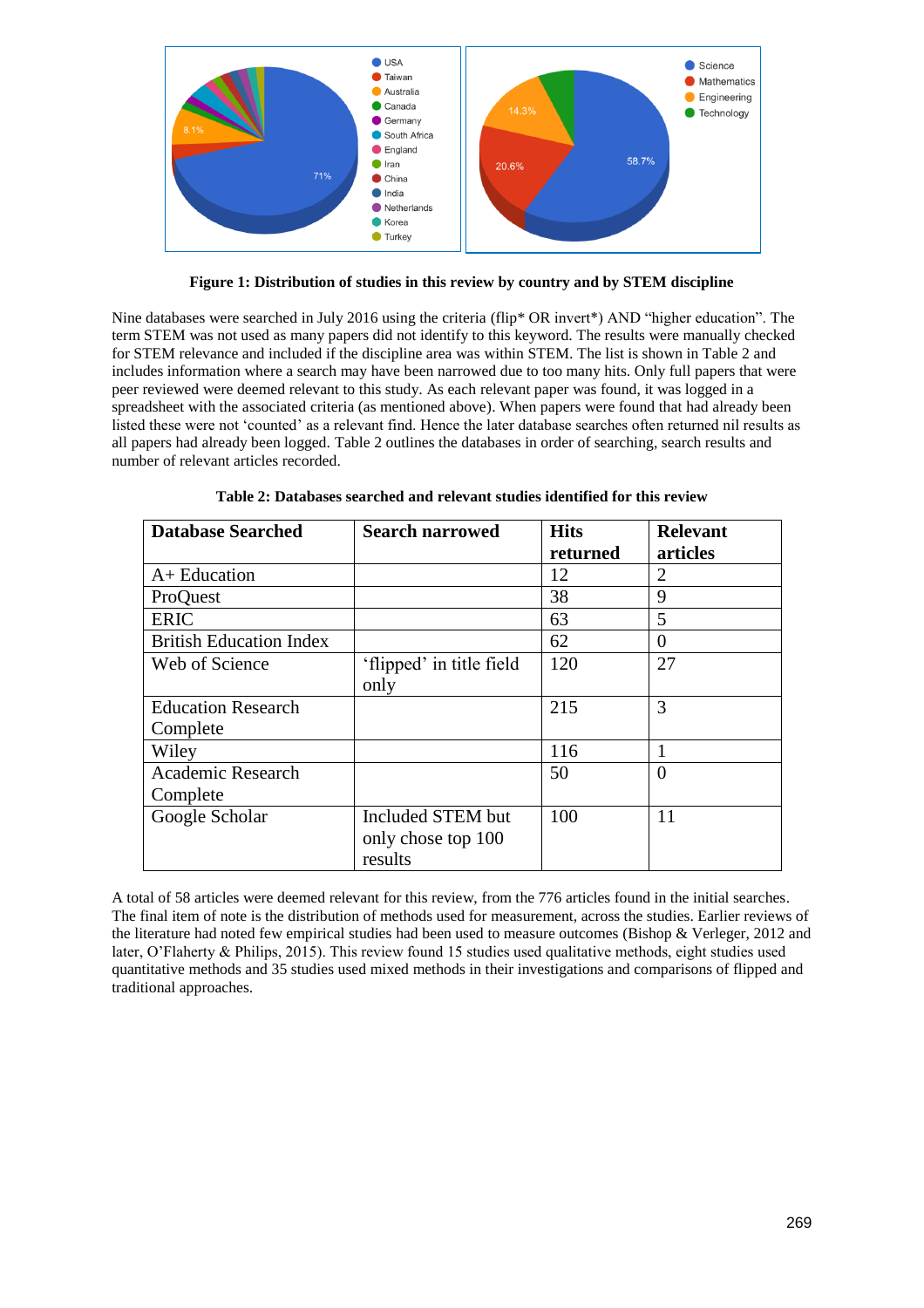# **Analysis**

Each of the relevant papers was summarised and then content analysis was carried out using the manual extraction of themes (Saldana, 2013). Two cycles of coding were used, the first cycle using an Initial Coding method (Charmaz, 2014) whereby data was broken down across three categories, positive, negative and neutral. Reviewed studies tended to report findings in terms of the benefits (positive) and challenges (negative) of a flipped approach. The findings in some studies didn't identify to either positive or negative but were actually recommendations so these were grouped under the neutral category. In the second cycle, Focused Coding (Charmaz 2014) was used whereby the codes were arranged into themes. Table 3 shows the distribution of emerging themes across the three categories. Some of these will be described in the next section.

| <b>Positive</b>             |                | <b>Negative</b>            |                | <b>Neutral / Recommendations</b> |                |
|-----------------------------|----------------|----------------------------|----------------|----------------------------------|----------------|
| <b>Theme</b>                | Number of      | <b>Theme</b>               | Number of      | <i>Theme</i>                     | Number of      |
|                             | studies coded  |                            | studies coded  |                                  | studies coded  |
| *Achievement<br>39          |                | *Lack of self-<br>efficacy | 11             | Learning design                  | 8              |
| *Perception                 | 33             | Increased<br>workload      | 9              | *Perception                      | 5              |
| *Engagement                 | 20             | *Perception                | 7              | *Self-efficacy                   | 5              |
| *Students'<br>self-efficacy | 12             | Learning<br>design         | $\overline{4}$ | Video/resource<br>S              | $\overline{4}$ |
| Learning<br>design          | $\overline{2}$ | Technology                 | 3              |                                  |                |
|                             |                | *Achievemen                | $\overline{2}$ |                                  |                |

### **Table 3: distribution of emerging themes across three categories**

\*themes discussed in the Findings section

# **Preliminary Findings & Discussion**

Perception (of Flipped versus a traditional classroom setting), engagement and achievement are common measures in previous reviews (Bormann, 2014 as cited in Sohrabi & Traj, 2016). The findings from this review found similar themes and are described below, citing examples from the pool of 58 studies where relevant. *Note: Not all articles reviewed for this study are able to be cited due to length restrictions but will be available in a forthcoming publication.*

### **Achievement**

Thirty-nine studies reported on achievement, mostly in terms of grades awarded. A few studies discussed achievement in terms of participation, for example how pre-work engagement  $(n=3)$  and active learning  $(n=3)$ were correlated with achievement. Fifteen studies reported that students achieved deeper learning through the flipped approach (Veeramani, Madhugiri, & Chand 2015) and this theme also covered the concept of student retention (n=5) (Yelamarthi & Drake, 2015). Ten studies found no statistical difference in the results between flipped and traditional approaches (Fitzgerald & Li, 2015). Heyborne and Perrett (2016) also found that there was no statistical difference (SD) in performance gains even though there was a gain in student perception (of learning). They said their study was limited due to small sample size (n=139). Another study which found no significant change concluded "…, students who have been successful already are likely to continue being successful whether in a traditional or flipped classroom" (Hotle & Garrow, 2015, p.10).

Only one study found poorer achievement (Bossaer et al., 2016) through use of a flipped approach. That study investigated examination results using analysis of covariance with prior academic performance variables (ie. GPA) as covariates. However, the control in that study was not a traditional lecture but an interactive lecture (use of case studies in the class combined with in-class polling or student response system, not solely a didactic lecture) therefore findings are open to interpretation. Bossaer et al., (2016) concluded that the lower performance in the flipped class was due to the lack of pre-class preparation accountability. Further evidence of the importance of the need for good design and alignment of the pre-class and the in-class activities (Khanova, Roth, Rodgers & McLaughlin, 2015).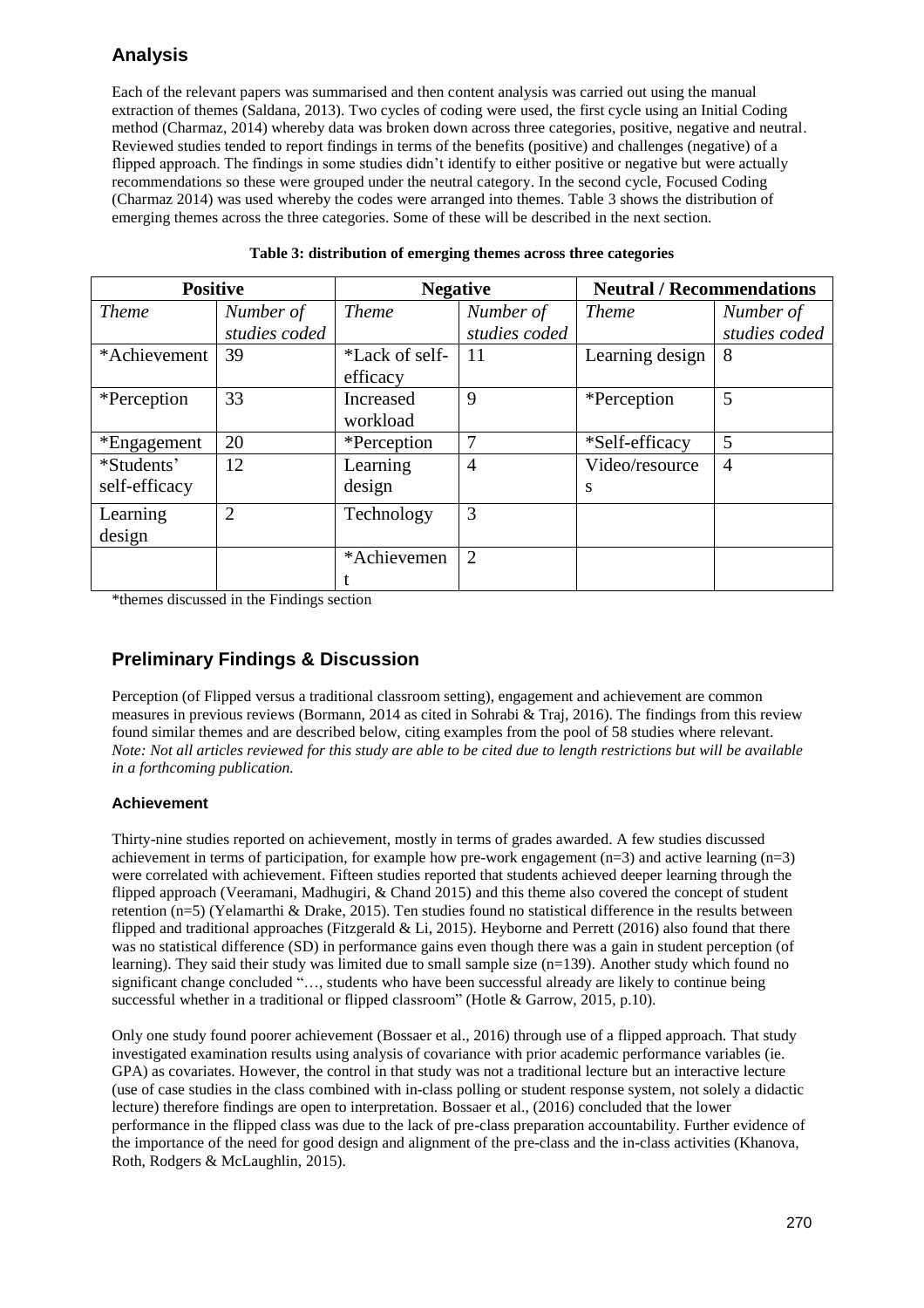### **Perception**

Improving perceptions is important in the STEM disciplines because "[Flipped] courses are critical gatekeepers in potential STEM career pathways and are often very influential in student decisions about whether or not to pursue a STEM-related major." (Love et al., 2013, p.323). A range of measurement techniques were used in the reviewed studies including various inventories, student feedback surveys and focus groups. Thirty-three studies reviewed for this paper found that students perceived the flipped teaching method positively. Concepts included in this theme included students taking a positive approach to learning (Long, Logan & Waugh, 2016), and ease of access to resources (Talley & Scherer, 2013). Negative perceptions were recorded in seven studies and the reasons stated varied. In some studies, students 'longed for' a return to the didactic traditional lecture and perceived they were not getting value for money unless they were receiving direct, live instruction from an expert (Mzoughi, 2015). In another study, students did not perceive any value from active learning "Students reported that the [flipped] approach required more work, and they did not seem to perceive the value of interactive learning approaches" (Missildine et al., 2013, p599). However, it must be remembered that student satisfaction is not necessarily an accurate indicator of learning (Benner et al., 2010 cited in Missildine et al., 2013). Another study that reported a decrease in initial perceptions of the flipped approach found that these perceptions changed over time of exposure to the flipped style of learning and students became more open to cooperative learning and innovative teaching methods. Initially they expressed frustration because their class time activities constantly changed and they were unprepared for this 'unknown' (Strayer, 2012). Other studies (n=7) reported a perception of increased student workload contributing to the negative perceptions towards a flipped approach (Khanova, Roth, Rodgers & McLaughlin, 2015; Hotle & Garrow, 2015).

### **Engagement**

Twenty studies described how student engagement had improved through use of the flipped approach. Ten of these studies reported on the affordances and perceived value of interaction with peers, resources and teaching faculty which lead to increased engagement (McCallum, Schultz, Sellke & Spartz, 2015). Five studies detailed the face-to-face strategies such as in-class discussion and specifically working through problem solutions (Koo et al., 2016). However, some found that improved engagement did not always lead to improved achievement (Lucke, Dunn & Christie, 2016).

#### **Self-efficacy**

An interesting theme was identified across the three categories related to students' sense of self-efficacy. Many studies (n=12) reported that students were positive about taking control of their learning through use of preparation resources (Koo et al., 2016) and development of new, independent learning strategies (McLean et al., 2016). There was division over whether the flipped approach was good (n=8) (Veeramani, Madhugiri,  $\&$ Chand, 2015) or bad (n=7) (Persky & Dupuis, 2014) for first year cohorts or introductory/foundation courses. Yelamarthi and Drake (2015) found that whilst first year students struggled in the first few weeks, if they were supported through concept reinforcement during hands-on activities and timely feedback from the instructor, then in fact they *were* able to succeed in the flipped classroom.

### **Graduate attributes in STEM**

Whilst this is not specifically a theme that emerged across the reviewed studies, it is noted her for its importance for future-focused learning. STEM students have a lot of content knowledge to remember and understand before they can move to higher order skills such as application and analysis. In McLean et al., (2016) students reported that they developed independent learning strategies, spent more time on task, and engaged in deep and active learning through the flipped approach. Whilst attainment in terms of marks is important to gaining qualifications, the development of attributes that go beyond discipline knowledge such as independent and lifelong learning, collaboration and communication skills are greatly valued in today's workplace. "..student discomfort over the lack of in-class lecturing can give way to meaningful discussions about the nature of higher education and real progress toward guiding students to becoming self-regulating, lifelong learners" (Talbert, 2014). If the development of these attributes in STEM students is being encouraged as evidenced in this review, then this is indeed a win for this approach to learning and teaching.

### **Conclusions and further research**

The preliminary findings of this review indicate mainly positive themes in the literature on flipped learning in the STEM disciplines. There has been an explosion of empirical studies measuring achievement of student learning outcomes in the STEM disciplines (published in 2015 and so far in 2016), the majority comparing flipped to traditional approaches to teaching. One important finding from this review indicates the importance of a flipped approach for improving students' sense of self-efficacy. This is important in the current work-place climate where skills such as life-long learning and adaption to change are highly valued.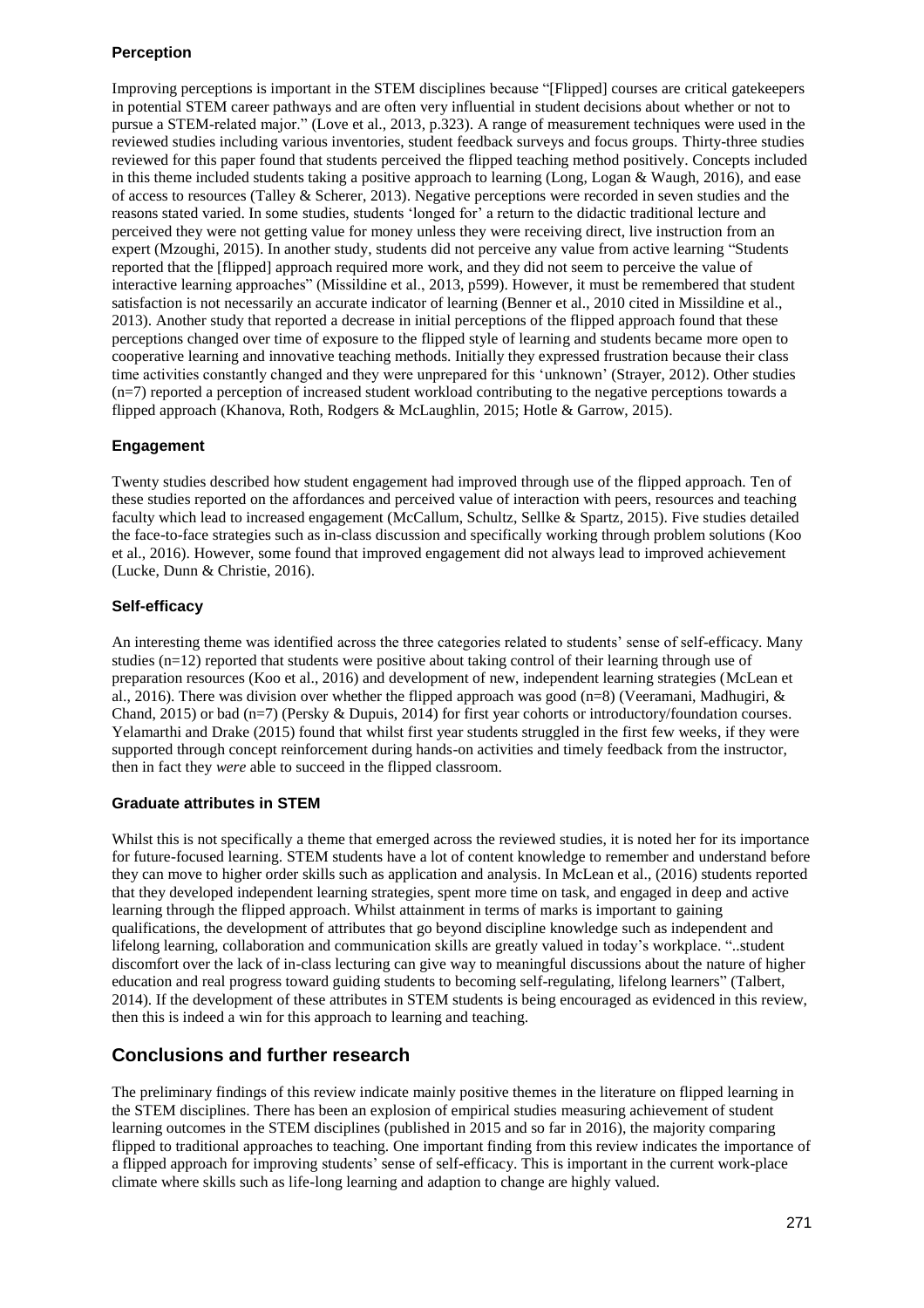This review has indicated a few areas for future research. The majority of peer reviewed articles that fit the review criteria came from North America which leads to a particular cultural bias. Other areas for investigation could be gender bias in flipped (Ichinose & Clinkenbeard, 2016), differences in implementation and results of flipped approaches in large classes (Khanova et al., 2015), and more focus on flipped applications in engineering and IT subjects. There was only one longitudinal study (Benade & Callaghan, 2015) found for this review and in time, further studies of this nature will allow more robust conclusions to be made on the flipped approach.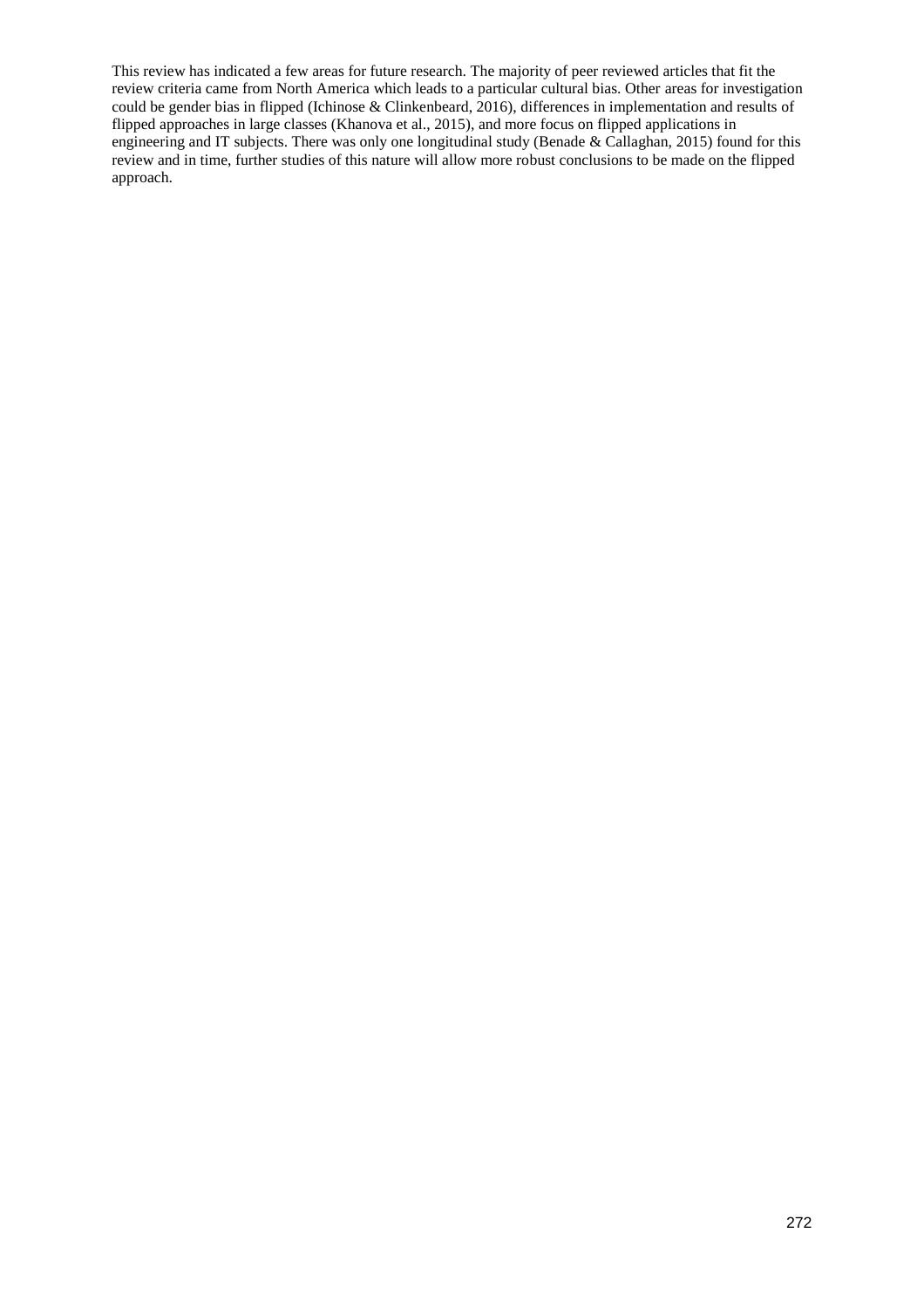## **References**

- Bates, S., & Galloway, R. (2012). The inverted classroom in a large enrolment introductory physics course: a case study. Presented at the HEA STEM Conference, London, UK.
- Benade, S., & Callaghan, R. (2015). The Value of Preparation in a Systems Engineering Masters Module: A Longitudinal Case Study. *Systems Engineering*, *18*(2), 131–145.
- Bishop, J., & Verleger, M. (2013). The Flipped Classroom: A Survey of the Research. In *Frankly we do give a d\*mn*. Atlanta, GA.<http://www.studiesuccesho.nl/wp-content/uploads/2014/04/flipped-classroom-artikel.pdf> [viewed 18 May 2016].
- Bossaer, J., Panus, P., Stewart, D., Hagemeier, N., & George, J. (2016). Student Performance in a Pharmacotherapy Oncology Module Before and After Flipping the Classroom. *Pharmaceutical Education*, *80*(2), 1–6.
- Charmaz, K. (2014). *Constructing Grounded Theory*. London: SAGE Publications.
- Definition of Flipped Learning. (2014). Retrieved from http://flippedlearning.org/definition-of-flipped-learning/
- Donovan, J., & Lee, S. (2015). How We Flipped: Student and Instructor Reflections of a Flipped-Class Model in a Sensory Evaluation Laboratory Course. *National Association of Colleges and Teachers of Agriculture (NACTA)*, *59*(4), 335–342.
- Fitzgerald, N., & Li, L. (2015). Using Presentation Software To Flip an Undergraduate Analytical Chemistry Course. *Journal of Chemical Education*, *92*(9), 1559–1563.
- Hamdan, N., McKnight, K., Arfstrom, K., & McKnight, P. (2013). A Review of Flipped Learning. Flipped Learning Network. [http://flippedlearning.org/wp-content/uploads/2016/07/LitReview\\_FlippedLearning.pdf](http://flippedlearning.org/wp-content/uploads/2016/07/LitReview_FlippedLearning.pdf) [viewed 13 Mar 2016].
- Heyborne, W., & Perrett, J. (2016). To Flip or Not to Flip? Analysis of a Flipped Classroom Pedagogy in a General Biology Course. *Journal of College Science Teaching*, *45*(4), 31–37.
- Hotte, S., & Garrow, L. (2016). Effects of the Traditional and Flipped Classrooms on Undergraduate Student Opinions and Success. *Journal of Professional Issues in Engineering Education and Practice*, *142*(1), 05015005.
- Ichinose, C., & Clinkenbeard, J. (2016). Flipping College Algebra: Effects on Student Engagement and Achievement. *Learning Assistance Review (TLAR)*, *21*(1), 115–129.
- Khanova, J., Roth, M.T., Rodgers, J. E., & McLaughlin, J.E. (2015). Student experiences across multiple flipped courses in a single curriculum. *Medical Education*, *49*(10), 1038–1048.
- Koo, C., Demps, E., Farris, C., Bowman, J., Panahi, L., & Boyle, P. (2016). Impact of Flipped Classroom Design on Student Performance and Perceptions in a Pharmacotherapy Course. *American Journal of Pharmaceutical Education*, *80*(2), 33.<http://doi.org/10.5688/ajpe80233>
- Lage, M. J., Platt, G. J., & Treglia, M. (2000). Inverting the classroom: A gateway to creating an inclusive learning environment. *Journal of Economic Education*, *3*(1), 30–43.
- Li, D.-H., Jiang, B.-S., Li, H.-Y., & Liu, X.-P. (2016). Design of experiment course "Computer-aided landscape design" based on flipped classroom. *Computer Applications in Engineering Education*, *24*(2), 234–240.
- Long, T., Logan, J., & Waugh, M. (2016). Students' Perceptions of the Value of Using Videos as a Pre-Class Learning Experience in the Flipped Classroom. *TechTrends:Linking Research & Practice to Improve Learning*, *60*(3), 245–252.
- Love, B., Hodge, A., Grandgenett, N., & Swift, A. (2014). Student learning and perceptions in a flipped linear algebra course. *International Journal of Mathematical Education in Science and Technology*, *45*(3), 317– 324.
- Lucke, T., Dunn, P. K., & Christie, M. (2016). Activating learning in engineering education using ICT and the concept of "Flipping the classroom." *European Journal of Engineering Education*, 1–13. <http://doi.org/10.1080/03043797.2016.1201460>
- McCallum, S., Schultz, J., Selke, K., & Spartz, J. (2015). An Examination of the Flipped Classroom Approach on College Student Academic Involvement. *International Journal of Teaching and Learning in Higher Education*, *27*(1), 42–55.
- McLean, S., Attardi, S., Faden, L., & Goldszmidt, M. (2016). Flipped classrooms and student learning: not just surface gains. *Advances in Physiology Education*, *40*(1), 47–55.
- Missildine, K., Fountain, R., Sumers, L., & Gosselin, K. (2013). Flipping the Classroom to Improve Student Performance and Satisfaction. *Journal of Nursing Education*, *52*(10), 597–599.
- Mzoughi, T. (2015). An Investigation of Student Web Activity in a "flipped" Introductory Physics Class. *Procedia - Social and Behavioral Sciences*, *191*, 235–240[. http://doi.org/10.1016/j.sbspro.2015.04.558](http://doi.org/10.1016/j.sbspro.2015.04.558)
- O'Flaherty, J., & Philips, C. (2015). The use of flipped classrooms in higher education: A scoping review. *The Internet and Higher Education*, *27*(October 2015), 90.<http://doi.org/0.1016/j.iheduc.2015.02.002>
- Persky, A., & Dupuis, R. (2014). An Eight-year Retrospective Study in "Flipped" Pharmacokinetics Courses. *American Journal of Pharmaceutical Education*, *78*(10), 1–7.
- Rotellar, C., & Cain, J. (2016). Research, Perspectives, and Recommendations on Implementing the Flipped Classroom. *American Journal of Pharmaceutical Education*, *80*(2), 1–9.
- Saldana, J. (2013). *The Coding Manual for Qualitative Researchers* (2nd ed.). London: SAGE.